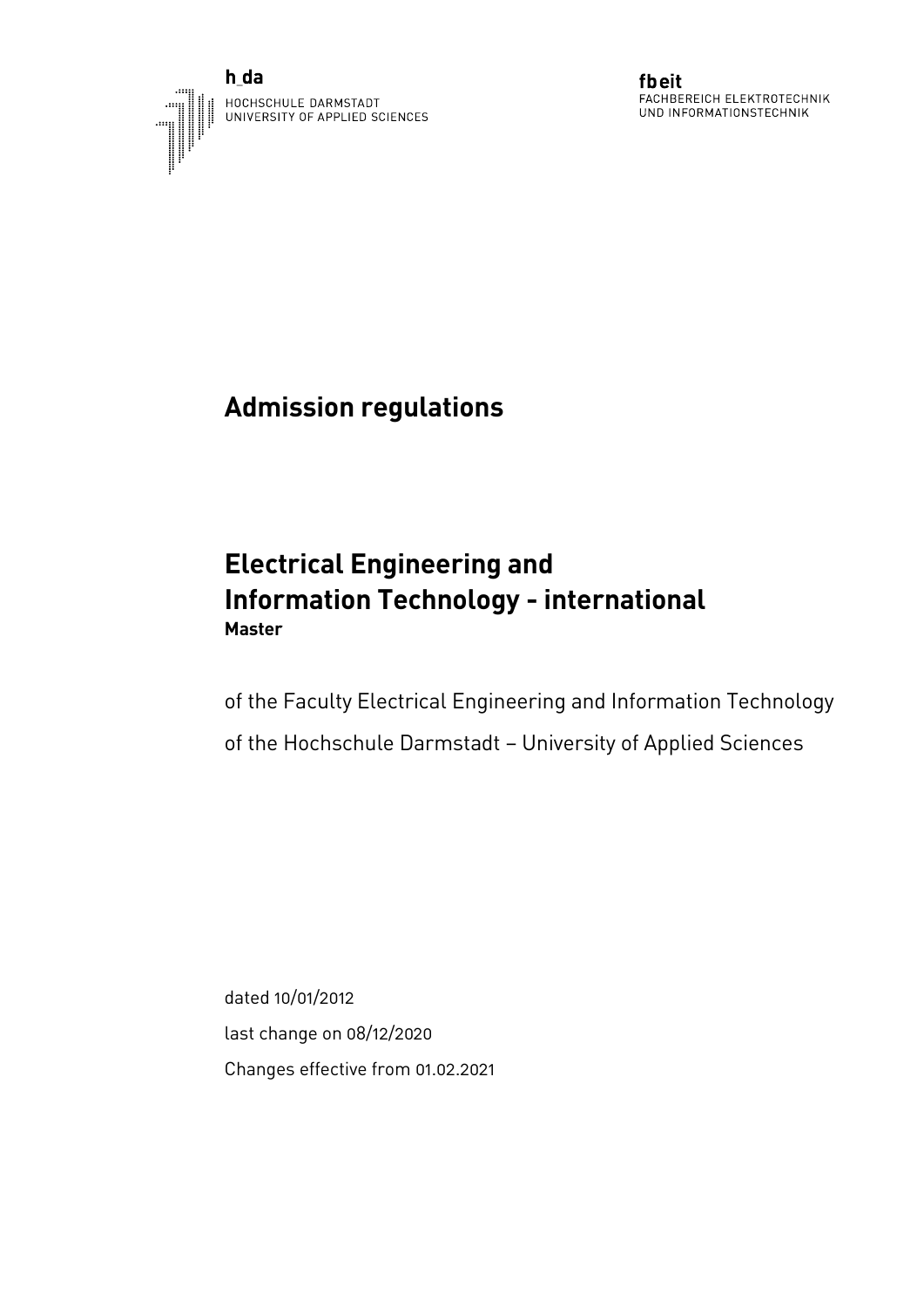#### **Contents**

| § 1    |  |
|--------|--|
| § 2    |  |
| $§$ 3  |  |
| §4     |  |
| § 5    |  |
| § 6    |  |
| §7     |  |
| § 8    |  |
| §9     |  |
| $§$ 10 |  |
|        |  |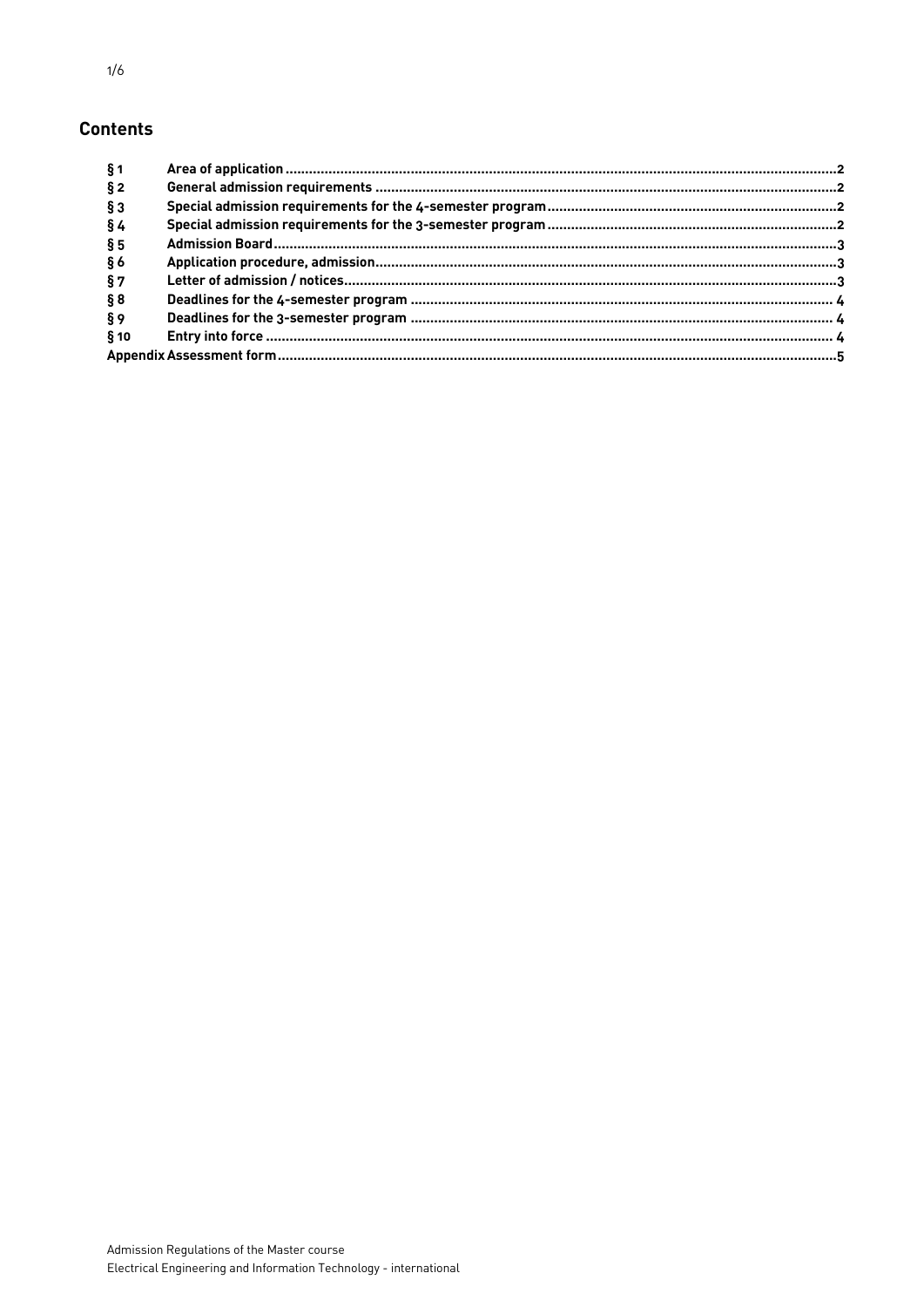## <span id="page-2-0"></span>**§ 1 Area of application**

These admission regulations govern the selection and admission of students for the Master course Electrical Engineering and Information Technology – international (MSE) of the Faculty for Electrical Engineering and Information Technology.

### <span id="page-2-1"></span>**§ 2 General admission requirements**

- (1) Applicants must demonstrate with their application documents that they are particularly well qualified for the Master's course.
- (2) The assessment establishes the academic suitability of the applicant, in particular on the basis of
	- a. suitable knowledge of electrical engineering
	- b. suitable knowledge of mathematics
	- c. suitable knowledge of information technology
	- as stipulated by the course module manual and which are demonstrated by
		- d. table of results (TOR) and any commendations
		- e. relevant professional experience
		- f. relevant training courses
- (3) Admission requires an adequate command of English certificate. The accepted certificates as well as required qualification levels are published on the website of the program.
- (4) The assessment is documented on an assessment form (see Appendix).

### <span id="page-2-2"></span>**§ 3 Special admission requirements for the 4-semester program**

- (1) The minimum requirements for admission are a pertinent Bachelor degree with qualifications pursuant to § 2 and the following criteria:
	- a. Bachelor degree in Electrical Engineering or an equivalent degree in a suitable subject obtained after passing a 6 semester course
	- b. with 180 CP pursuant to ECTS or a comparable learning achievement.
- (2) As a matter of principle, one of the following conditions must be fulfilled for the degree pursuant to Para. 1 to be recognised:
	- a. Recognition by the recommendation of the Central Office for Foreign Education Systems (e.g. Anabin database)
	- b. Partnership agreement with Darmstadt University of Applied Sciences.
- (3) Exceptions to the assessment as per Para. 2 can be made in stand-alone cases. In such cases, qualifications can also be recognised if the Faculty's Admission Board holds a positive review of the course as per § 2.
- (4) Furthermore, consideration shall be given to the current recommendations of HRK with regard to state-specific regulations (e.g. APS procedure).

### <span id="page-2-3"></span>**§ 4 Special admission requirements for the 3-semester program**

The minimum requirements for admission are a pertinent Bachelor degree with qualifications pursuant to § 2 in Electrical Engineering from Darmstadt University of Applied Sciences or an equivalent degree in a suitable subject obtained with 210 CP pursuant to ECTS and at least 15 CP from practical phases (pursuant to § 7 Para. 1 ABPO).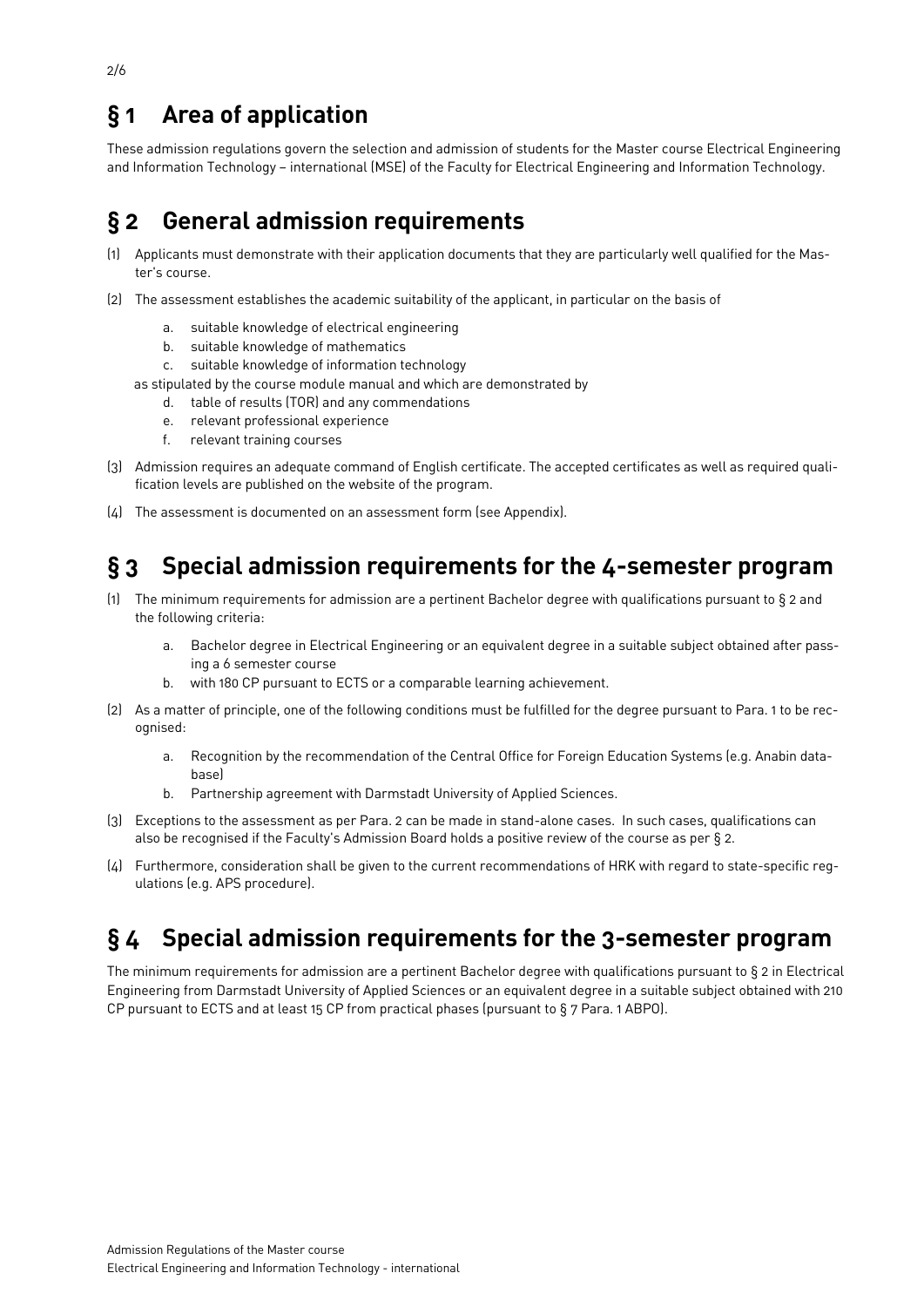## <span id="page-3-0"></span>**§ 5 Admission Board**

- (1) The Faculty Council appoints an Admission Board.
- (2) In the course of the application procedure, the Admission Board reviews whether the applicants fulfil the admission requirements. This involves a review of individual cases as per § 2, § 3 and § 4.
- (3) The Admission Board decides upon the suitability of the applicants. The decision on admission shall be documented.
- (4) The Board is composed of the following members:
	- c. The MSE course manager, who also chairs the Board
	- d. Chairperson of the MSE Examination Board
	- e. At least one lecturer and deputy selected from each of the specialist subjects on offer.

#### <span id="page-3-1"></span>**§ 6 Application procedure, admission**

- (1) The application procedure is processed via the Faculty's online portal.
- (2) The Admission Board is responsible for processing the procedure.
- (3) Applicants enter their personal data and provide the following documents in electronic form:
	- f. university degree certificate
	- g. table of results (TOR) from the Bachelor course
	- h. informative curriculum vitae
	- i. language certificates
	- j. letter of application
- (4) International applicants must submit the following documents in addition:
	- a. passport
	- b. letter of recommendation
- (5) The head of Admission Board oversees the process. In particular, this involves
	- a. ensuring that applicants submit complete documents
	- b. distributing applications to the members of the Admission Board under subject-related criteria
	- c. organising regular meetings of the Admission Board to resolve decisions on admissions.
- (6) The members of the Admission Board are responsible for reviewing the documents. If they have any queries, they get in contact with the applicant.
- (7) The Admission Board makes an objective decision on admission on the basis of the documents submitted. The following decisions can be made:
	- a. admission
	- b. admission under reservation
	- c. rejection
- (8) The decision is documented on the assessment form (see Appendix).
- (9) Incomplete or erroneous applications will be rejected.
- (10) Admission: The applicant is informed of a positive decision by the head of the Admission Board
- (11) Admission under reservation: This is an admission with a barrier to matriculation if certain documents are missing. The applicant will be requested to submit the missing documents by the date of registration at the latest. If applicable, the applicant may be asked to fulfil additional requirements after starting the course of studies.
- (12) Rejection: The applicant will be informed electronically of a rejection by the Admission Board.

### <span id="page-3-2"></span>**§ 7 Letter of admission / notices**

(1) Letters of admission are prepared by the Student Service Center of Darmstadt University of Applied Sciences after a positive review has been made of the Admission Board's decision as per § 5 Para. 3 and § 6. The letters are sent to the applicants electronically. Letters are prepared in German and in English.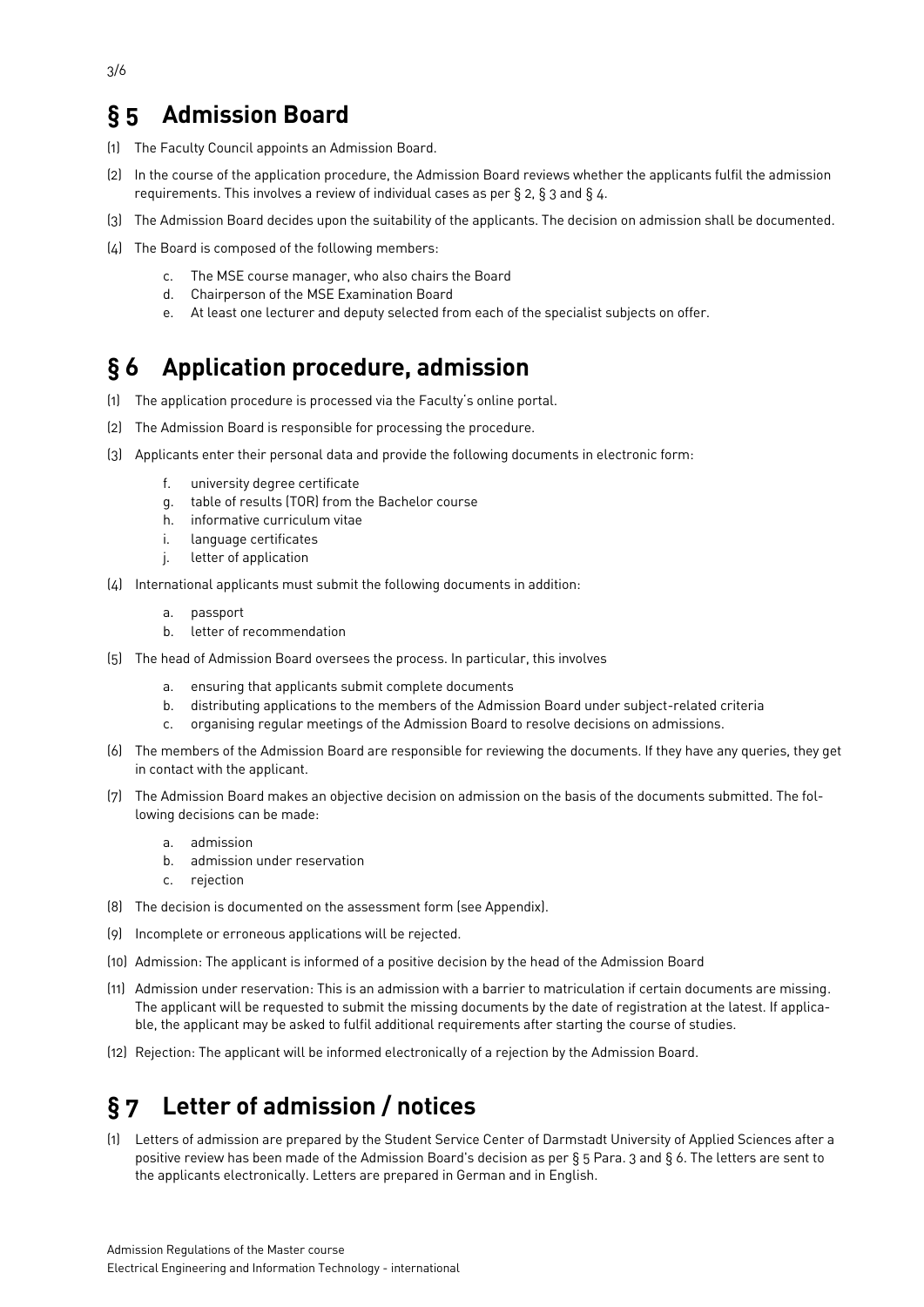(2) If necessary, further notices shall be provided for the applicant (e.g. to apply for a visa) at the request of the head of the Admission Board.

#### <span id="page-4-0"></span>**§ 8 Deadlines for the 4-semester program**

- (1) The application deadlines are laid down in agreement between the MSE course management and the Student Service Center.
- (2) Students are admitted to the 4-semester program only in the Winter semester.

#### <span id="page-4-1"></span>**§ 9 Deadlines for the 3-semester program**

- (1) The application deadlines are laid down in agreement between the MSE course management and the Student Service Center.
- (2) Students can be admitted to the 3-semester program both, in the Summer and the Winter semesters.

## <span id="page-4-2"></span>**§ 10 Entry into force**

These admission regulations enter force upon their approval by the Presidium of Darmstadt University of Applied Sciences, although at the earliest on January 10<sup>th</sup> 2012.

Darmstadt, 08th of December, 2020

Prof. Dr. Antje Wirth

Name, Dean for Student Affairs Signature